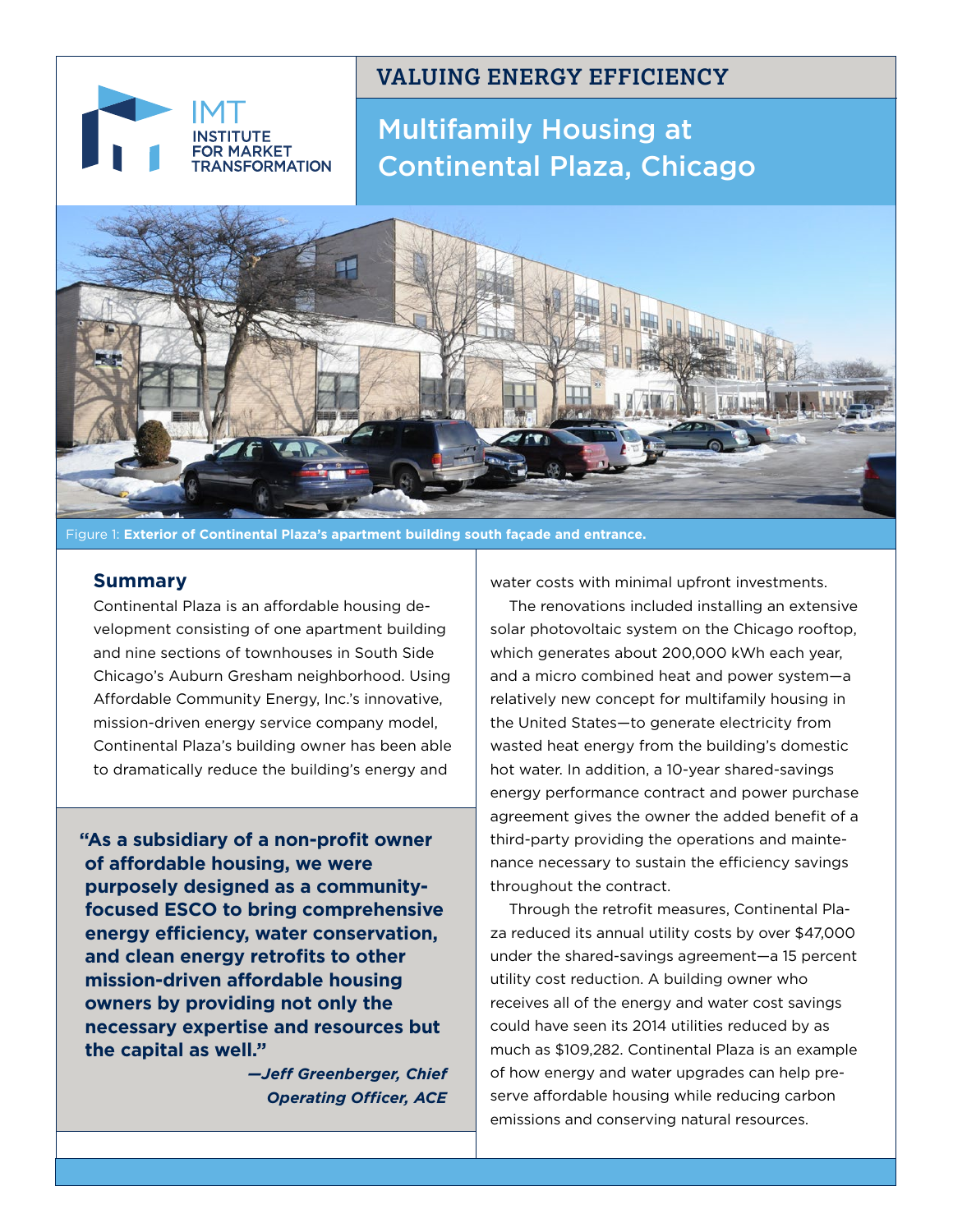# **Lessons learned**

- A portfolio approach spreads performance risks and opens up capital sources not available to smaller projects, including New Market Tax Credits.
- Solar is expensive. Without significant subsidies, the solar panels would not have been installed as their NPV would have been negative. However, when bundled with energy and water measures with quick paybacks, the package can deliver attractive returns.
- Problems with the availability and quality of utility data make measuring savings more difficult.
- Getting Low-Income Housing Tax Credit (LI-HTC) investor consent to use property reserves can be challenging, but eventually most come around.
- Since most of the improvements installed only reduce consumption,<sup>1</sup> rate increases could still result in higher utility bills—but they would have been even higher if the improvements had not been made. In addition, because the baseline consumption is adjusted based on
- 1 The solar PV and CHP provide more protection against future rate increases, particularly once the equipment reverts to the owner. At that point, the electricity produced is free, except for minor maintenance costs.

# **Building Information**

**Name:** Continental Plaza **Location:** 1330 West 76th St., Chicago **Type:** Affordable multifamily housing **Units:** 164 one-bedroom apartments for seniors Year Built: Built as industrial space in 1956; converted to multifamily in 1983.

temperature, a more severe summer or winter season might result in increased utility costs. On the other hand, less severe seasons will not result in a windfall savings paid to ACE.

- $\blacksquare$  The ACE model is dependent on it being able to line up financing to pay for the work. Traditional lenders are becoming more comfortable in lending against energy savings and onsite production, but they still need to have adequate security to satisfy their underwriting requirements. Providing this security is a challenge, but there are emerging insurance and other credit enhancement alternatives that will help.
- $\blacksquare$  There is a very real possibility that the existing tax credits and state, local, and utility subsidies could be reduced or eliminated entirely, which will make these types of programs even more difficult.

## **Background**

Continental Plaza's affordable housing apartment building, located at 1330 West 76th Street, has 164 one-bedroom apartments dedicated for seniors. Originally built in 1956 for Continental Can Company, the building was converted into multifamily housing in 1983. The apartment building is 240,430 square feet, of which 142,358 square feet is above-grade and varies from one to three stories high. Each one-bedroom apartment is about 550 square feet, for a total rentable area of 90,200 square feet. The 98,072-square-foot basement is sparsely used for mechanical equipment and storage.

Continental Plaza is managed by Hispanic Housing Development Corporation (HHDC), an affordable housing non-profit in Chicago. HHDC has developed 45 projects with over 3,500 housing units and currently manages 4,300 affordable housing units serving more than 12,000 residents. Continental Plaza Preservation II LP ("the Building Owner"), a for-profit affiliate of HHDC, owns Continental Plaza.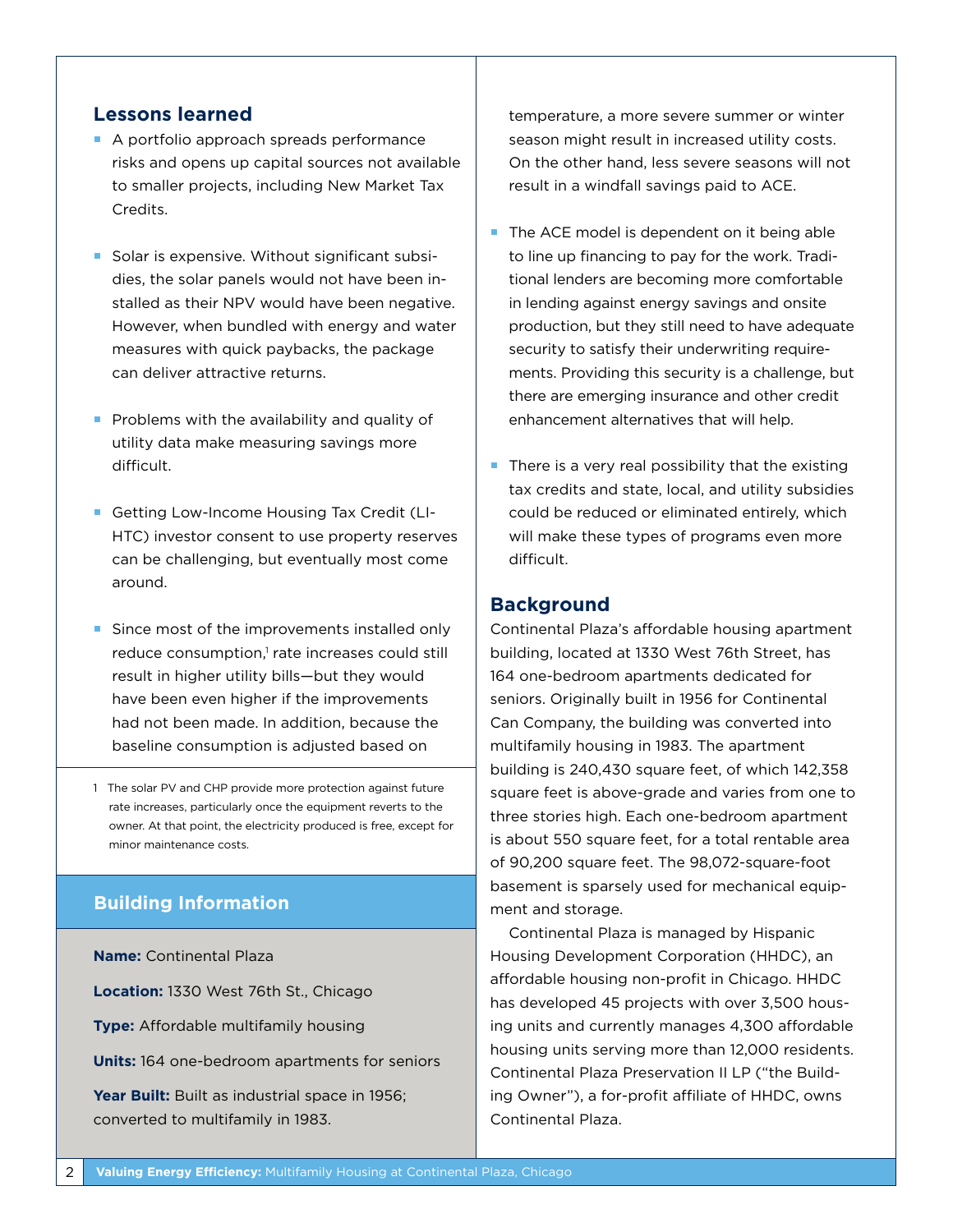## **Development Team**

- **Affordable Community Energy: owner of the** energy project (subsidiary of HHDC)
- **Tropic Construction: General Contractor (sub**sidiary of HHDC)
- eConserve: water conservation strategic partner
- **dbHMS:** project engineers

The multifamily property receives Section 8 and LIHTC subsidies, so there are affordability restrictions that regulate the legal rents that Continental Plaza may charge its tenants. The maximum contract rent is \$723 per month; tenants pay no more than 30 percent of their income in rent and the federal government pays the difference to Continental Plaza. In 2013, the average household income for Continental Plaza was under \$12,000.<sup>2</sup>

## **The Project**

In 2011, HHDC's founder and President Paul Roldan collaborated with Jeff Greenberger to form Affordable Community Energy (ACE), an energy service company (ESCO) and subsidiary

2 "Picture of Subsidized Households for 2013," U.S. HUD, last accessed April 12, 2015, [http://www.huduser.org/portal/datasets/](http://www.huduser.org/portal/datasets/picture/yearlydata.html#data-display-tab) [picture/yearlydata.html#data-display-tab.](http://www.huduser.org/portal/datasets/picture/yearlydata.html#data-display-tab)

Figure 2: **The largest of the three solar photovoltaic systems installed on the apartment rooftop.**



of HHDC. ACE's mission is to preserve affordable housing and protect the planet. ACE is a "onestop shop" energy service provider for multifamily housing: using Bright Power's benchmarking tool, EnergyScoreCards™, ACE benchmarked 11 of HHDC's properties, including Continental Plaza, and then evaluated, installed, managed, and, most critically, financed retrofits for energy efficiency, renewable energy, and water conservation.

In September of 2013, HHDC and the Building Owner entered into agreements with ACE to make these comprehensive improvements. They also leased rooftop and equipment room space to ACE so it could install solar photovoltaic (PV) equipment and a combined heat and power (CHP) unit. ACE owns the renewable equipment, CHP electricity-generating equipment, and energy conserving equipment during the life of its agreement with the Building Owner.

In exchange for installing, operating, and maintaining the equipment, ACE receives 80 percent of the energy cost savings, with the Building Owner reserving the remainder of the savings. The Building Owner benefits from reduced energy consumption and more affordable power by purchasing power generated on site at a rate equal to 90 percent of what its utility would otherwise charge. In addition, when the contract ends in 10 years, the energy conservation and production equipment—and all of the value of all future savings and production—belong to the Building Owner.

For water conservation measures, ACE contracted with eConserve, a water efficiency services company. At its cost, eConserve performed a water conservation assessment, replaced fixtures, repaired leaks, and will continue to monitor leaks and maintain the fixtures during the 10-year water agreement. eConserve takes 50 percent of the water savings until it recoups its costs, while ACE and the Building Owner each benefit from 25 percent of the savings. At the current rate of savings, eConserve will recover its costs in 2.64 years, at which point it will take 25 percent of the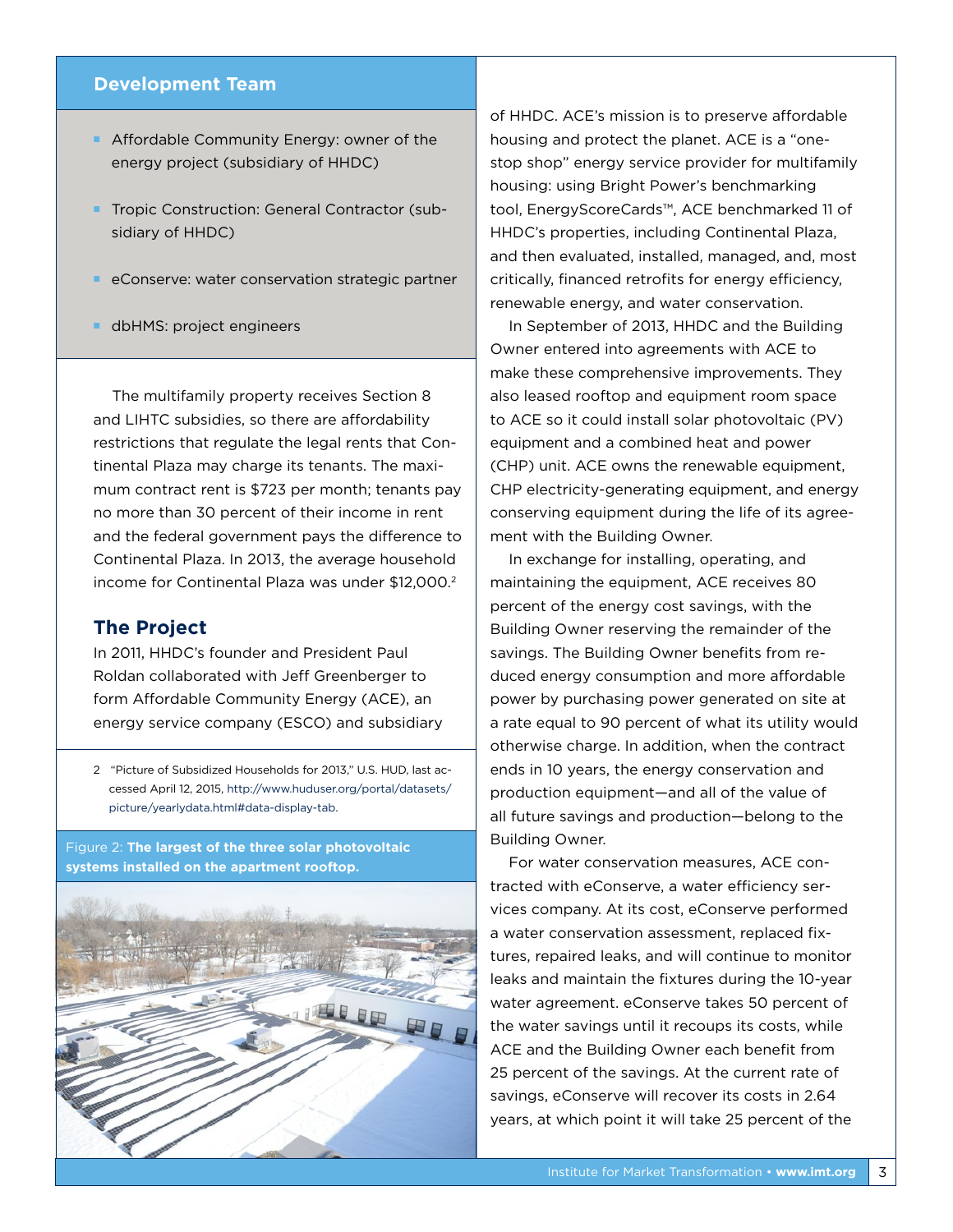



Figures 3 and 4: **The solar PV system equipment: the transformers and inverter (top) and the solar PV output meter.** 

savings, while ACE and the Building Owner will split the remaining 75 percent for the duration of the 10-year contract.

# **Efficiency Measures for the Apartment Building**

The common area electricity, common area natural gas, and building-wide water utilities at the apartment building are master-metered, and the Building Owner pays for them. Common area equipment includes commercial water heaters and a boiler for heating, all of which are gas fired. Apartments are separately metered for electricity, so the electric utility bills tenants directly. Because of the utility structure, ACE and the Building Owner implemented retrofit measures focused on the Building Owner's operating costs.3

3 ACE explored the option of retrofitting individual tenant apartments, but found that tenants usually do not approve individual access to utility data. Because ACE would not have a way to track the savings other than by whole-building aggregate data for tenant electricity, it was not feasible to pursue retrofit measures that would affect tenant electricity consumption. Tenant apartments have individual electric HVAC units.



Figure 5: **A 4.4kW DC-rated ecopower micro-combined heat and power system.**

*On-site Energy Generation.* The apartment building has an east–west orientation, with the length of the building facing south to 76th Street—optimal conditions for solar. ACE installed a 186kW DC-rated PV electric production system on the apartment building rooftop. Each of the 775 panels has its own micro-inverter, which is more expensive upfront but makes the system easier to troubleshoot because identifying a malfunctioning panel is instantaneous and will not require shutting down and testing multiple panels as with systems with one central inverter.

Currently the on-site solar generation is used to meet real-time building demand for common area electricity. ACE is in the process of working with the utility to install a net meter, which will allow the building to receive a credit for any surplus electricity that it sends back to the grid. ACE pays a subcontractor to maintain the solar PV system during the 10-year power-purchase agreement (PPA).

In addition to solar PV, ACE installed a 4.4kW DC-rated ecopower™ micro CHP unit, which operates as the building's domestic hot water system. It converts heat energy that would otherwise be wasted in heating the water into electricity. Continental Plaza is an optimal candidate for CHP because the tenant demand for hot water is yearround and the building's domestic hot water load is large enough to make the CHP system worth the investment.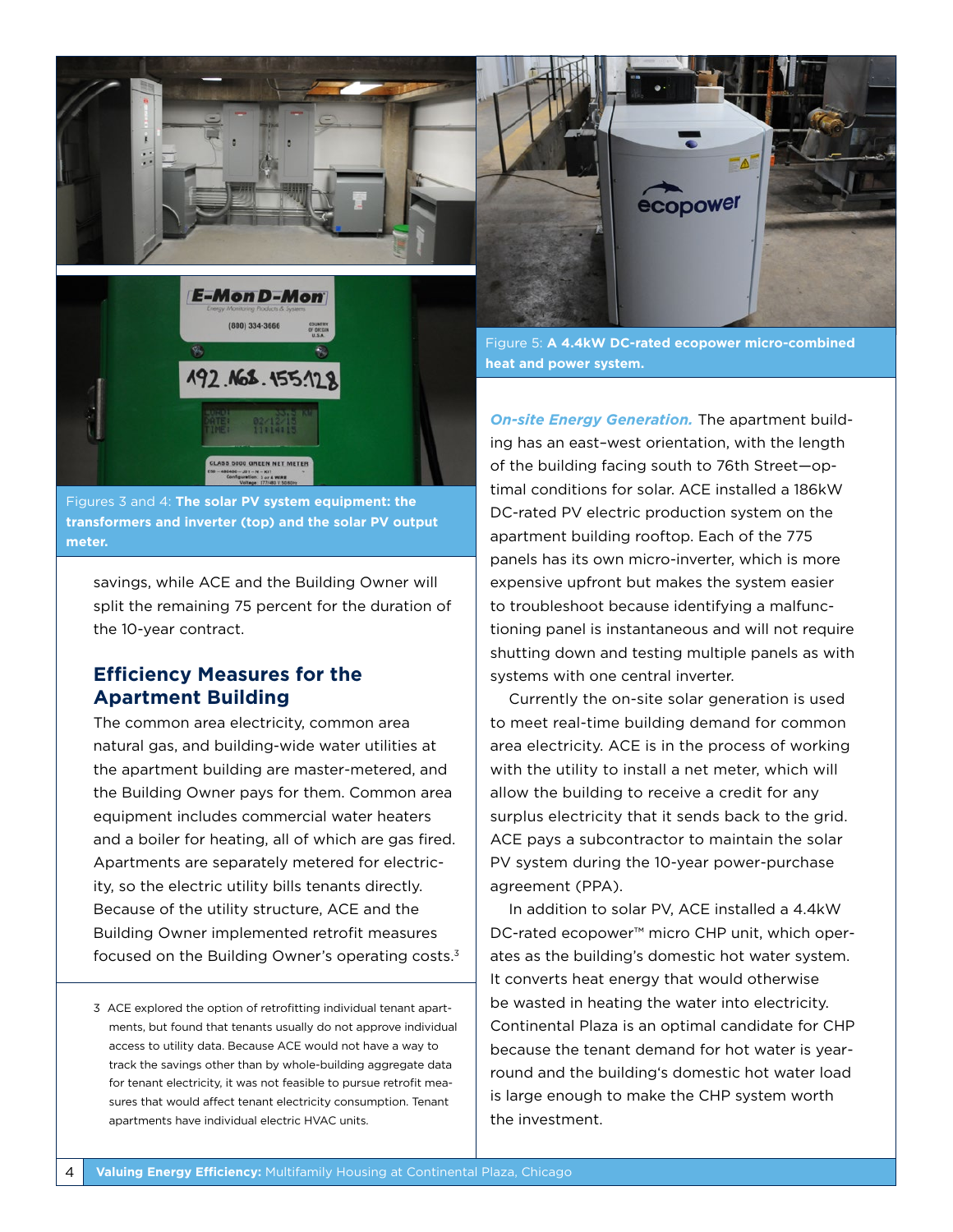



Figures 6 and 7: **Lighting upgrades replaced incandescent and fluorescent fixtures with more energy efficient fluorescents and LEDs in the basement hallways (top) and interior hallways.**

*Lighting Upgrades.* The Building Owner pays for lighting in the hallways, other common areas, and exterior property and parking areas. Before the retrofit, Continental Plaza used a mix of fluorescent and incandescent light fixtures in the interior spaces and high-intensity discharge (HID) fixtures for the outdoor areas. The building maintenance staff had to replace fixtures on a weekly basis and the Building Owner paid a third-party to replace outdoor lighting each time a light went out.

ACE addressed lighting in two ways: by using lighting controls to turn off lights when they are not needed and by installing lights that are more efficient. In common areas, ACE added occupancy sensors, retrofitted T12 fluorescent lamps and ballasts with more-efficient T8 fluorescent fixtures, and replaced incandescent emergency lighting with LEDs. Outdoors, ACE replaced HID fixtures with metal halide fixtures.

*HVAC Replacement.* The apartment building's electric rooftop air handlers that supplied heating and cooling for the common areas were outdated



Figure 8: **Fifteen high-efficiency gas-heat/electric-cooling units were installed.** 

and in poor condition. ACE replaced the units with 15 high-efficiency gas heat and electric cooling packaged rooftop units that comply with ASHRAE 90.1 SEER and EER requirements.<sup>4</sup> Switching fuel sources from electricity to a more-efficient natural gas system resulted in an overall cost savings for the rooftop units because natural gas is a more cost-effective heat source compared to electricity.5

*Water Conservation.* ACE contracted with eConserve, a water conservation consultant, to inspect and perform water conservation measures. eConserve's philosophy is to implement water conservation measures that are simple to maintain, so the building maintenance staff can perform general maintenance and extend the efficiency benefits in between site visits by eConserve staff.

eConserve implemented low-cost measures that have huge water savings. eConserve walked through each apartment unit and replaced every toilet's flapper and valve. For the kitchens, lavatories, and bathtubs, eConserve repaired leaks; fixed handles, stems, and washers; and installed aerators.

<sup>4</sup> There are nine 3-ton units and three 4-ton units with 13 SEER and 11 EER ratings; two 8.5-ton units with 11 EEE and 11.2 IEER ratings; and one 10-ton unit with 11.10 EER and 11.8 IEER ratings. Thermal efficiency is between 80 percent and 82 percent.

<sup>5</sup> ACE estimated that replacing the units would save 368,000 kWh but would increase fuel use by 20,545 therms on an annual basis. Actual fuel use increased by 12,135 therms in 2014.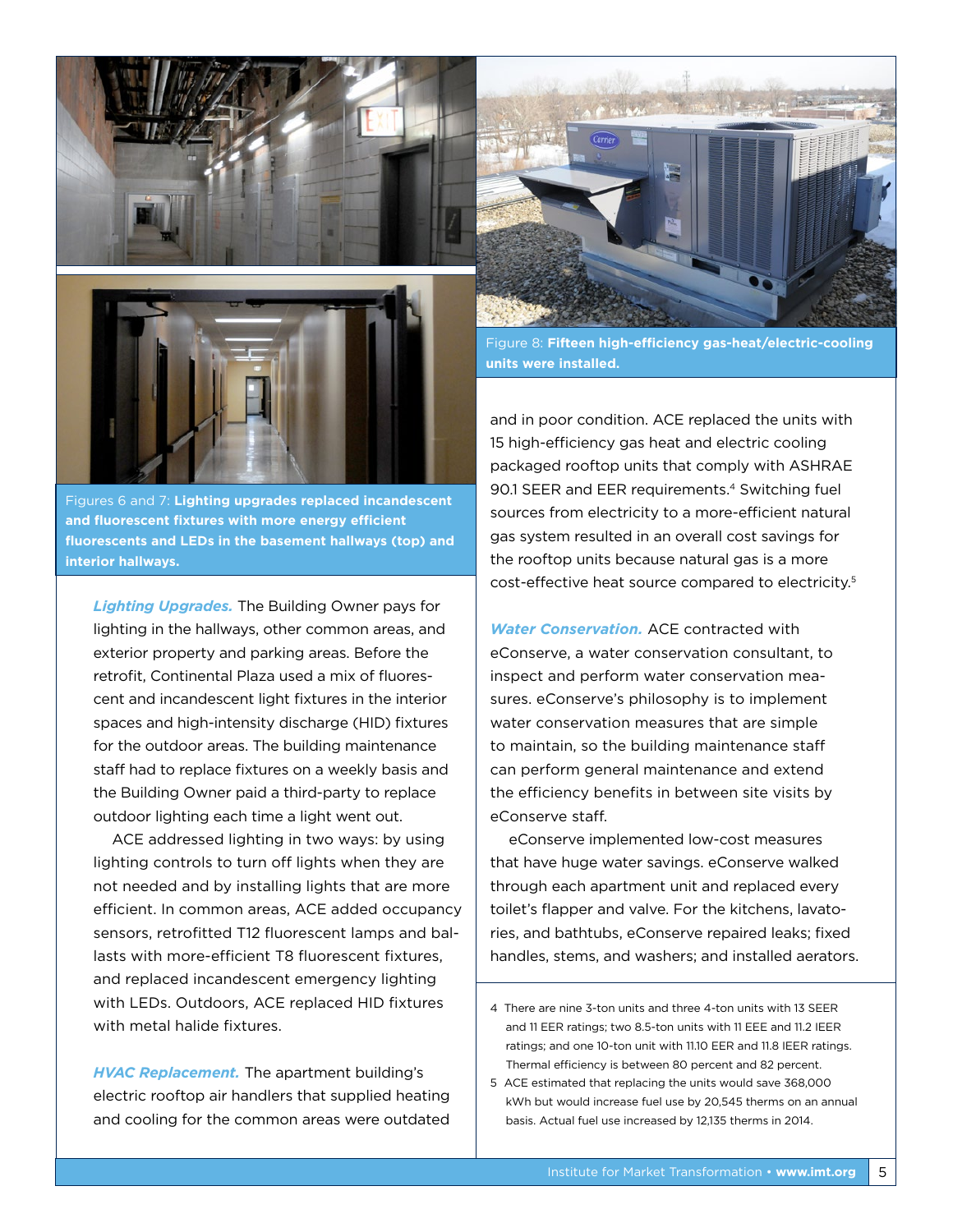*Operations and Maintenance.* One of the major benefits the Building Owner receives by contracting with ACE is the assurance that ACE will be motivated to conduct ongoing maintenance and operations of the energy conservation measures. Under the PPA agreement, ACE and third parties maintain all the energy conservation and on-site renewable equipment. ACE monitors the CHP and solar PV equipment using real-time software, and the Building Owner's staff calls ACE if there is a problem.

Likewise, ACE and eConserve share the cost savings from reduced water consumption with the Building Owner and remain vigilant in maintaining water conservation measures. Because leaks often go unreported or unrepaired, eConserve performs site visits as needed to recheck fixtures and maintain best practices. eConserve will perform its first follow-up inspection for Continental Plaza in March 2015, and it expects to return every nine to 12 months.

# **Energy Savings Calculations under the ESCO Model**

ACE determines how much the Building Owner saves each month by estimating the total building retrofit savings and deducting its ESCO fee using a discounted utility rate.<sup>6</sup> For electricity, ACE uses a utility rate of \$0.128 per kWh to calculate projected pre-retrofit weather-normalized electricity bills and charges the Building Owner for energy savings using a reduced rate of \$0.123 per kWh. For fuel, ACE uses the current rate of \$0.905 per therm to calculate projected pre-retrofit natural gas bills and deducts this amount from ACE's fee, since therms increased.7 The 2014 results for the Building Owner was

- 6 Building Owner Energy Savings = [(projected pre-retrofit annual energy use x projected rates) – (actual annual energy use x actual rates)] – (annual reduced energy use x ESCO discounted rates x ESCO share of 80%).
- 7 Because electric heating equipment was replaced with gas equipment, the gas usage of the building increased even though overall energy consumption decreased.

a \$40,652 reduction in its apartment building energy bills.<sup>8</sup>

Average electricity costs for Chicago residents are higher than the national average, and have fluctuated in the past five years, though on average, the electricity rate increased by 4 percent each year.9 Natural gas average prices in Chicago are lower than the national average, yet rates still increased by 1 percent over the past five years.10

For water, the Building Owner is entitled to 25 percent of the cost savings until eConserve recoups its upfront investment, and 37.5 percent of the water savings thereafter.<sup>11</sup> The sewer bill is a separate charge on the water bill and its rate is a percentage of the gross water bill, so a lower water bill results in a lower sewer bill for the Building Owner. Unless noted otherwise, water savings refers to the combined water and sewer savings.

The Building Owner saved \$6,413 in water costs during the first 12 months, which is 25 percent of the total annual water cost savings. As of March 3, 2015, eConserve has already recouped over 50 percent of its upfront costs. If savings continue at this rate, then the eConserve investment will be repaid by July 2016, at which time the Building Owner will begin to receive 37.5 percent of the water savings—almost \$10,000 per year at current water prices.

- 8 Once the solar PV system is net metered, ACE will charge the Building Owner the reduced electricity rate of \$0.1107 for the energy generated from the solar PV system and the Building Owner will benefit from 10 percent of the energy savings for the solar PV instead of 20 percent.
- 9 Electricity rates were \$0.142 per kWh in 2011; \$0.153 in 2012; \$0.153 in 2013; \$0.138 in 2014; and \$0.172 in 2015. "Average Energy Prices, Chicago–Gary–Kenosha, February 2015," U.S. DOL Bureau of Labor Statistics, accessed April 12, 2015, [http://www.bls.gov/regions/midwest/news-release/pdf/](http://www.bls.gov/regions/midwest/news-release/pdf/averageenergyprices_chicago.pdf) [averageenergyprices\\_chicago.pdf](http://www.bls.gov/regions/midwest/news-release/pdf/averageenergyprices_chicago.pdf).
- 10 In 2011, natural gas rates were \$0.835; \$0.782 in 2012; \$0.797 in 2013; \$0.909 in 2014; and \$0.862 in 2015. "Average Energy Prices, Chicago–Gary–Kenosha, February 2015."
- 11 Until eConserve recoups investment, Building Owner Water Savings = (Projected pre-retrofit water bill – Actual water bill) x 25%). Thereafter, Building Owner Water Savings = (Projected pre-retrofit water bill – Actual water bill) x 37.5%).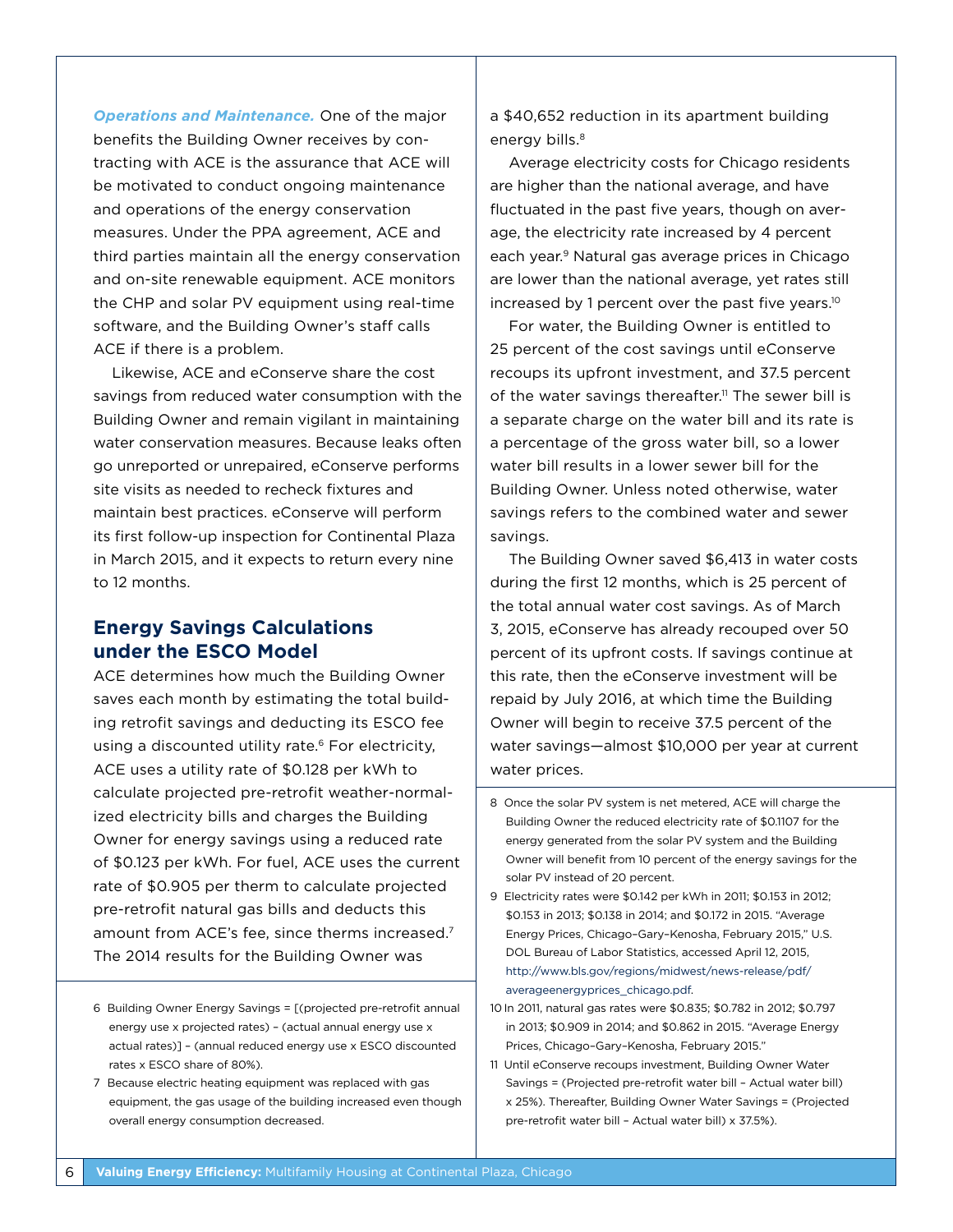

**Building Owner's Water and Energy Cost Savings**

**Building Owner's Net Energy Savings**



Figure 10: **The net energy savings in dollars per month are savings from the projected weather-normalized energy use using baseline data compared to the actual energy use, less the ESCO fee.** 

Since 2012, water prices have increased by 52 percent, from \$2.51 to \$3.81 per 1,000 gallons. Although no rate increase is set for 2016, future increases during the 10-year contract are likely. Moreover, the sewer rate charge has increased from 86 percent of the water bill in 2012 to 100 percent of the water bill in 2015.

*Verifying Data.* To show that reduced energy bills result from efficiency upgrades, the energy conservation measures were verified through a visual site inspection and through an assessment of weather-normalized energy bills. The solar PV and CHP systems are connected to the Internet, so that performance monitoring can be done in real time.

The normalized billing that ACE uses as the basis for its energy-performance contract with the Building Owner also confirms the efficiency measures. The baseline period is 10/1/2011 to 3/31/2013. ACE uses EnergyScoreCards<sup>12</sup> to weather normalize the electricity and gas baselines and apply them to the current billing period. Cost savings are determined by comparing

12 EnergyScoreCards, [www.energyscorecards.com](http://www.energyscorecards.com).

pre-retrofit weather-normalized usage with actual usage, and using current utility rates to calculate the savings.

ACE has not adjusted for occupancy since the apartment building occupancy rates generally remain at 100 percent. eConserve confirmed the installation of water conservation measures. Water is not weather normalized; although consumption decreases in the winter and increases in the summer, it varies little from year to year based on outside temperatures. Senior housing is generally the most consistent of housing demographics, according to eConserve's owner. If occupancy rates change, then ACE and eConserve will normalize the data accordingly.

# **Financial Performance**

To perform the retrofits in the apartment building, ACE invested \$1,641,154 for energy efficiency and renewable energy measures, and eConserve invested \$30,692 for water conservation measures. Continental Plaza's Building Owner contributed just \$162,000 from replacement reserves to ACE's investment and received more than \$400,000 of capital expenses that the building would otherwise have had to fund.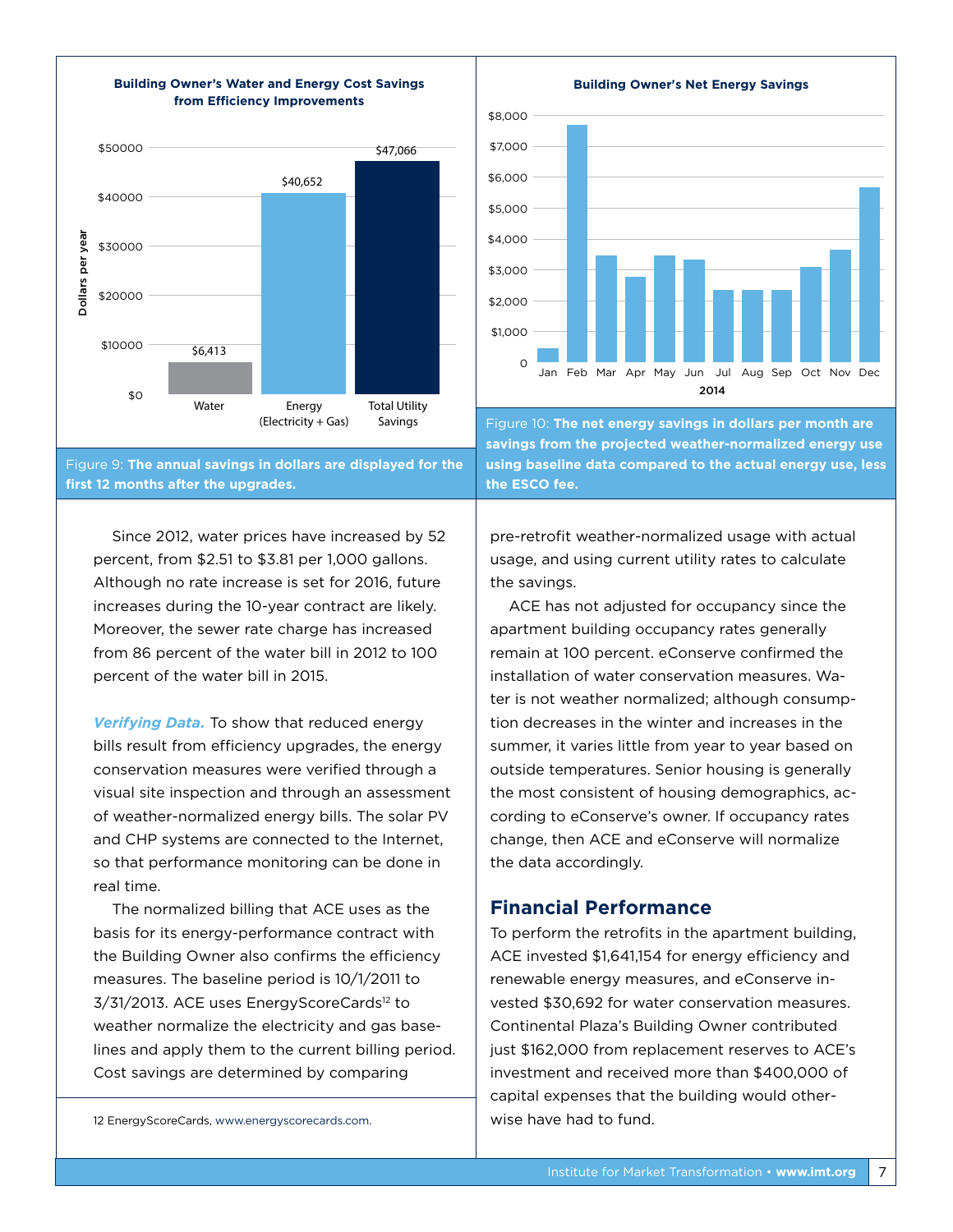For 2014, the Building Owner saved over \$47,000 in utility expenses, reducing its overall energy bills by \$40,652. A typical owner receiving all of the energy savings could reduce its annual energy bills by \$83,629, using \$0.128/ kWh and \$0.905/therm rates; the savings could be even greater going forward since some energy-saving measures were not fully installed until March 2014. Moreover, through simple water conservation measures, the Building Owner saved \$6,413 its first year, which could benefit a typical building owner by \$25,654 in reduced annual water bills.

The 2014 fuel and electric utility expenses for the entire site were about \$132,900, with water utility costs at about \$131,250 for the entire property.13 As total operating expenses were approximately \$2,490,195, the total owner-paid utilities for the apartment building and sections of townhouse properties were about 10.5 percent of the Building Owner's expenses. The annual savings of \$47,066 was about 2 percent of the 2014 total operating expenses.

ACE bills the Building Owner for electricity savings at a discounted flat rate of \$0.123/kWh. If the business-as-usual bill and actual bill escalate at 4 percent each year, while the ESCO fee rate remains flat, the Building Owner's savings will be greater.<sup>14</sup> The cost of electricity produced onsite will be 90 percent of what the Building Owner would otherwise pay to its utility, once net metering is installed, though the Building Owner's share of savings will be reduced from 20 percent to 10 percent.

In the future, ACE will likely expect no upfront capital contribution from affordable housing

owners. The building owners will only invest their time for due diligence on the deal and through the associated soft costs that could include internal review, advisory fees, and HUD or LIHTC investor consent requirements, where applicable.

# *Financial Calculations for Hypothetical Models: Shared Savings ESCO v. Direct Ownership.* In

Figures 11 and 12, the individual retrofit measures are analyzed by their net present value (NPV), internal rate of return (IRR), total return on investment (ROI), and annual ROI.<sup>15</sup> As of publication date, a typical large multifamily affordable housing property in Chicago can access financing at interest rates around 3.5 percent to 5.5 percent. This case study uses a discount rate of 5 percent to calculate the NPV to account for the multitiered capital stack employed on this property.

In Figure 11, a hypothetical building owner has entered into a 10-year shared-savings energy performance contract with an ESCO, similar to the Continental Plaza and ACE agreement: the building owner has contributed \$162,000 to the investment, after 10 years the equipment belongs to the building owner, and water cost savings are calculated at 25 percent of the retrofit savings. The main distinction from the Continental Plaza model is that this hypothetical building owner's cost savings are calculated by taking 20 percent of the weather-normalized annual energy savings for simplicity.16 First-year annual utility savings are potentially \$23,139, with an NPV of \$381,187. Water measures are extremely cost-effective, with an IRR of 224 percent and total ROI of 2,548 percent.

In Figure 12, a hypothetical building owner has pursued the same retrofit measures but has not used an ESCO. Thus, the building owner paid for

<sup>13</sup> Utility costs are estimated by taking total expenses for the entire property, including the apartment building, sections of townhouses, and exterior, from the November 2014 operating statement and prorating for the full year.

<sup>14</sup> Building Owner Energy Savings = [(projected pre-retrofit annual energy use x projected rates) – (actual annual energy use x actual rates)] – (annual reduced energy use x ESCO discounted rates x ESCO share of 80%). If there were fuel savings, ACE would use a reduced therm rate of \$.90 to determine its ESCO fee.

<sup>15</sup> NPV is the sum of the present values in incoming and outgoing cash flows over a period of time. IRR is the discount rate that sets the NPV = 0, i.e. the break-even point of the investment. Total ROI is the present value divided by the upfront investment cost. Annual ROI is the Total ROI divided by the useful life.

<sup>16</sup> Hypothetical Building Owner Energy Savings = (projected pre-retrofit annual energy use – actual annual energy use) x 20% shared savings.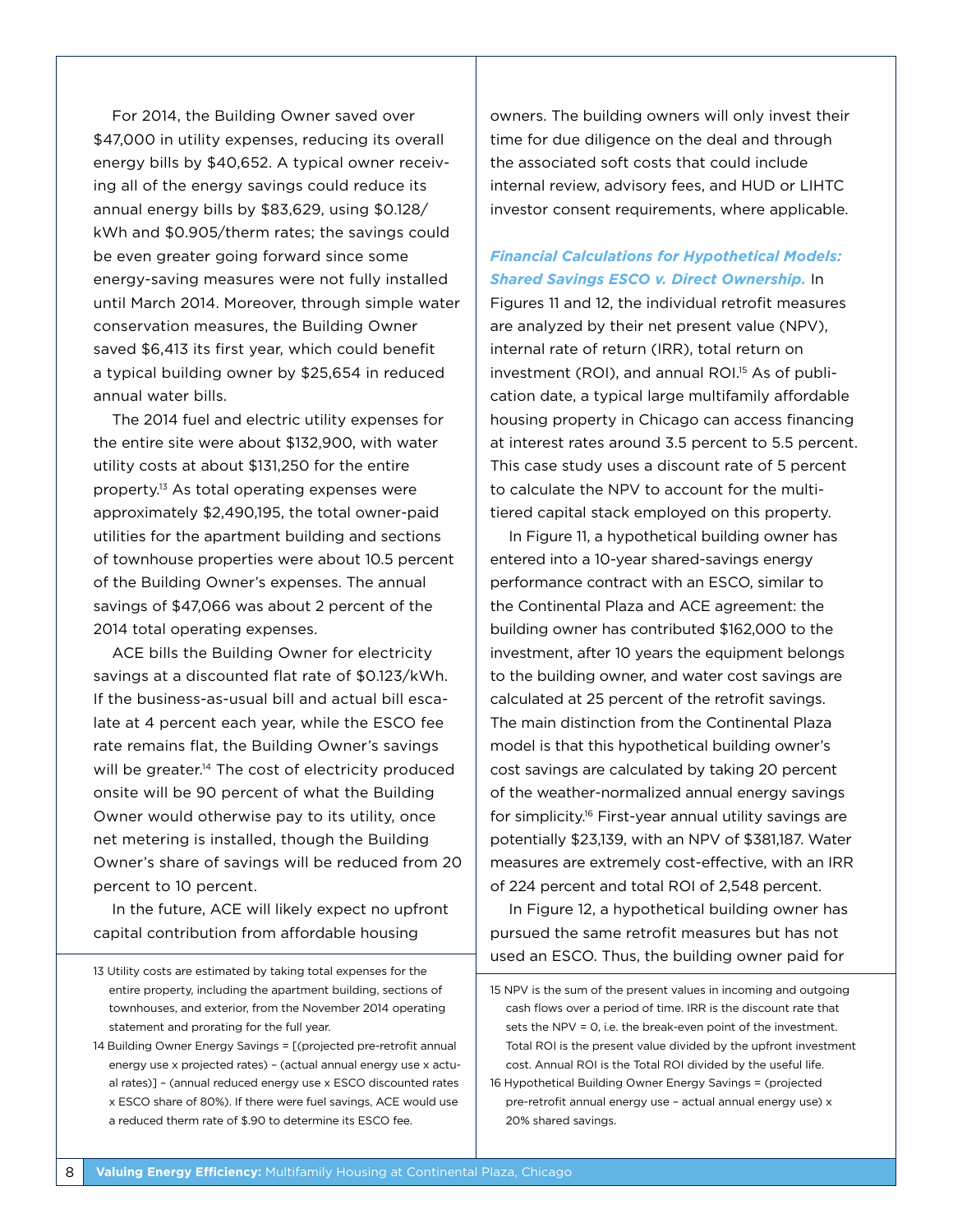Hypothetical Building Owner Under Simplified 10-Year Shared-Savings Contract: Paid \$162,000 Upfront and Receives 20% of Energy Cost Savings and 25% or 37.5% of Water Cost Savings Apartment Building Conservation Measures Installation Completed Useful Life | Proportion of Total Upfront Cost of \$162,000 (excludes O&M) First Year Utility Savings (at \$0.128/kWh and \$0.905/ therm) NPV of Savings at 5% Discount Rate IRR Total ROI Annual ROI Energy Efficiency Measures: Lighting and HVAC (20% of energy cost savings) Lighting 3/31/14; HVAC 8/31/13. 10 years | \$46,528 | \$10,648 | \$53,017 | 23% | 214% | 21% Comments: Building owner receives 20% of energy cost savings from total annual output. The estimated 501,746 kWh electricity savings was calculated by taking ACE-provided 2014 total annual electricity savings of 723,836 kWh less actual solar PV output (193,833 kWh through 12/31/14) and less actual CHP output (28,257 kWh pro rated though 12/31/14). The electricity savings is offset by the added 12,135 therms at a cost of \$10,982, due to the HVAC switch. Calculations use utility escalation rates of 4% for electricity and 1% for fuel. O&M excluded for simplicity. Combined Heat and Power (20% of energy cost savings) 3/31/14 | 10 years | \$7,420 | \$925 | \$1,025 | 8% | 114% | 11% Comments: Building owner receives 20% of energy cost savings from total annual output. The estimated 36,150 kWh from 3/31/14 to 3/30/15 was calculated by pro rating the known kWh output of 36,547 kWh as of 4/4/15. Actual operating hours on 4/4/15 was 8,800 hours, which is approximately 8,704 hours in operation each year. Calculations use utility escalation rates of 4% for electricity. O&M excluded for simplicity. Solar PV System (20% of energy cost savings) 1/31/14 | 25 years | \$105,102 | \$5,152 | \$254,933 | 14% | 343% | 14% Comments: Building owner receives 20% of energy cost savings from total annual output. Continental Plaza's actual solar PV output from 4/1/14 to 3/31/15 = 201,251 kWh. Calculations use utility escalation rates of 4% for electricity and solar degradation rate of 0.5%. O&M excluded for simplicity. Water **Efficiency** (25% and 37.5% of water cost savings) 11/1/13 | 10 years | \$2,950 | \$6,413 | \$72,212 | 224% | 2,548% | 255% Comments: Building owner receives 25% of total annual water cost savings until eConserve roucoups its costs. Estimated from total costs and savings for entire property to get per unit cost and savings, multiplied by 164 units. \$11,419 / 292 total units x 164 Apartment units = \$6,413. After eConserve recoups its investment, expected to be 2.64 years, Building Owner savings increase to 37.5% of annual savings, which would be \$9,620. Calculations use a utility escalation rate of 3% for water. O&M excluded for simplicity.

Figure 11: **Each retrofit measure's cost-effectiveness is analyzed for a hypothetical building owner who pays for the upfront costs, without subsidies, and who receives all of energy and water cost savings.** 

all costs but also receives all of the savings. The cost-effectiveness of each measure is analyzed as if no subsidies were incorporated, as incentives vary widely by jurisdiction, building owner type, project year, and project type. First-year annual utility savings are potentially \$109,282. Although energy efficiency and water conservation measures have positive NPVs, the unsubsidized renewable technologies have negative NPVs that produce an overall NPV of -\$373,243.

In the Figure 12 scenario, the unsubsidized solar PV system has a negative NPV of –\$545,552 and a negative IRR of –0.13 percent. The system is not cost-effective until at least 50 percent of the cost is subsidized through rebates, tax credits, and other incentives, of which ACE and many others take advantage. For example, ACE financed its portfolio with 64 percent in tax credits

and incentives that helped buy down the cost of renewable and energy efficiency equipment. In addition, ACE uses the faster paybacks from some of the energy efficiency measures and the water conservation measures to "average down" the cost of the solar PV and other improvements with slower paybacks. Other owners with multifamily buildings located in areas with much higher solar insolation values than Chicago, such as the Southwest and Southeast, can expect their solar PV systems to produce significantly more electricity, leading to greater annual savings and financial returns.17

17 Solar insolation is a measure of solar energy radiation on a given surface over a period of time. "How Much Could You Save with Solar Panels?", SPI, last accessed April 12, 2015, [http://www.](http://www.solarpanelinfo.com/solar-panels/insolation) [solarpanelinfo.com/solar-panels/insolation.](http://www.solarpanelinfo.com/solar-panels/insolation)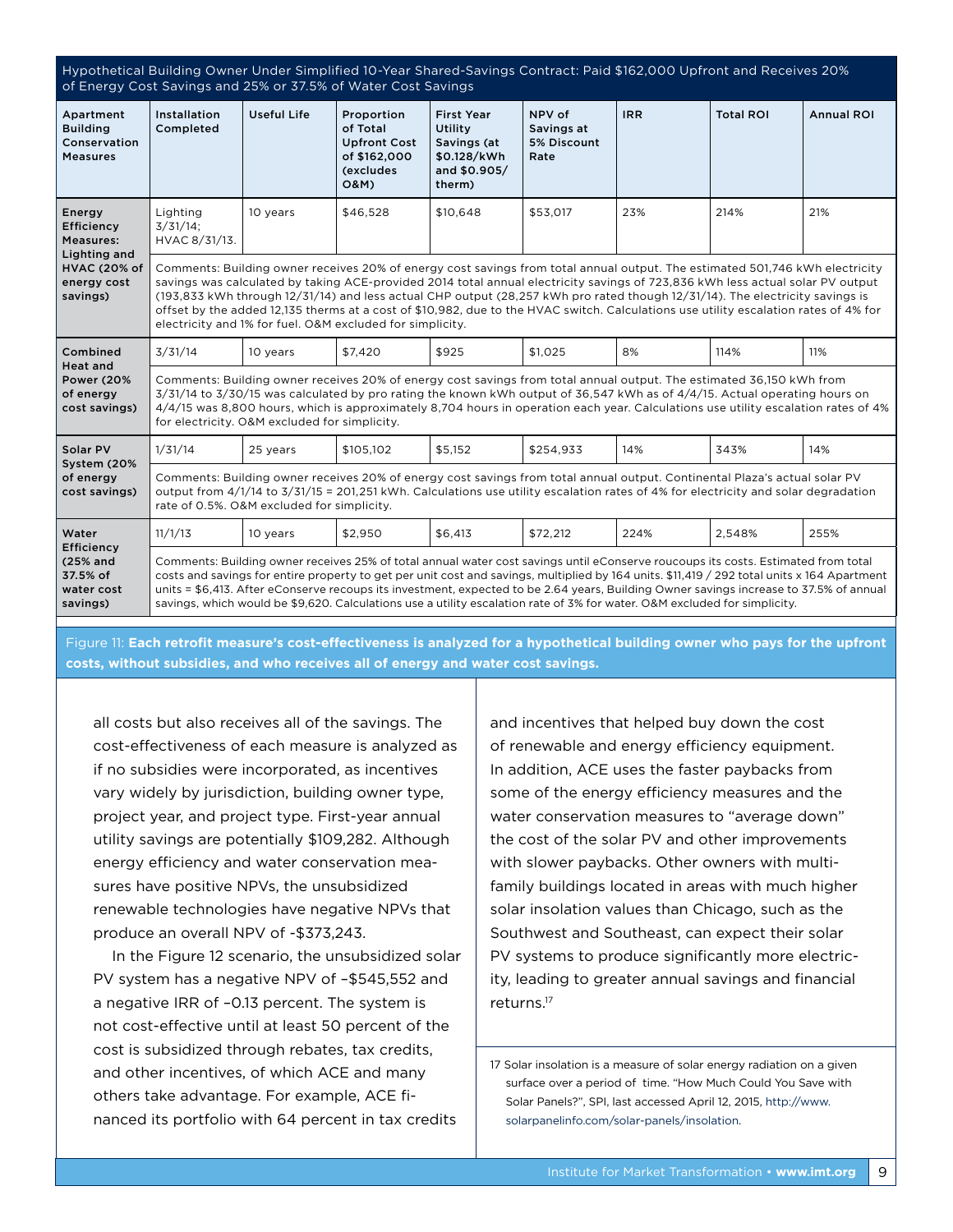| Hypothetical Building Owner: Paid for 100% of Unsubsidized Costs and Receives 100% of Utility Cost Savings (No ESCO) |                                                                                                                                                                                                                                                                                                                                                                                                                                                                                                                     |                    |                                                              |                                                                                      |                                             |            |                  |                   |
|----------------------------------------------------------------------------------------------------------------------|---------------------------------------------------------------------------------------------------------------------------------------------------------------------------------------------------------------------------------------------------------------------------------------------------------------------------------------------------------------------------------------------------------------------------------------------------------------------------------------------------------------------|--------------------|--------------------------------------------------------------|--------------------------------------------------------------------------------------|---------------------------------------------|------------|------------------|-------------------|
| Apartment<br><b>Building</b><br>Conservation<br><b>Measures</b>                                                      | Installation<br>Completed                                                                                                                                                                                                                                                                                                                                                                                                                                                                                           | <b>Useful Life</b> | Total<br><b>Upfront Cost</b><br>(excludes<br><b>O&amp;M)</b> | <b>First Year</b><br>Utility<br>Savings (at<br>\$0.128/kWh<br>and \$0.905/<br>therm) | NPV of<br>Savings at<br>5% Discount<br>Rate | <b>IRR</b> | <b>Total ROI</b> | <b>Annual ROI</b> |
| Energy<br>Efficiency<br><b>Measures:</b><br>Lighting and<br><b>HVAC</b>                                              | Lighting<br>$3/31/14$ ;<br>HVAC 8/31/13.                                                                                                                                                                                                                                                                                                                                                                                                                                                                            | 10 years           | \$484,154                                                    | \$53,241                                                                             | \$13,572                                    | 6%         | 103%             | 10%               |
|                                                                                                                      | Comments: The estimated 501,746 kWh electricity savings was calculated by taking ACE-provided 2014 total annual electricity<br>savings of 723,836 kWh less actual solar PV output (193,833 kWh through 12/31/14) and less actual CHP output (28,257 kWh pro<br>rated though 12/31/14). The electricity savings is offset by the added 12,135 therms at a cost of \$10,982, due to the HVAC switch.<br>Calculations use utility escalation rates of 4% for electricity and 1% for fuel. O&M excluded for simplicity. |                    |                                                              |                                                                                      |                                             |            |                  |                   |
| Combined<br><b>Heat and</b><br>Power                                                                                 | 3/31/14                                                                                                                                                                                                                                                                                                                                                                                                                                                                                                             | 10 years           | \$77,207                                                     | \$4,627                                                                              | $-$ \$34,982                                | $-5%$      | 55%              | 5%                |
|                                                                                                                      | Comments: The estimated 36,150 kWh from 3/31/14 to 3/30/15 was calculated by pro rating the known kWh output of 36,547<br>kWh as of 4/4/15. Actual operating hours on 4/4/15 was 8,800 hours, which is approximately 8,704 hours in operation each year.<br>Calculations use utility escalation rates of 4% for electricity. O&M excluded for simplicity.                                                                                                                                                           |                    |                                                              |                                                                                      |                                             |            |                  |                   |
| Solar PV<br>System                                                                                                   | 1/31/14                                                                                                                                                                                                                                                                                                                                                                                                                                                                                                             | 25 years           | \$1.093.653                                                  | \$25.760                                                                             | $-$ \$545.552                               | $-0.13%$   | 50%              | 2%                |
|                                                                                                                      | Comments: Continental Plaza's actual solar PV output from 4/1/14 to 3/31/15 = 201,251 kWh. Calculations use utility escalation<br>rates of 4% for electricity and solar degradation rate of 0.5%. O&M excluded for simplicity. A solar PV system with 50% subsidies<br>could achieve a positive NPV in this scenario. ACE financed its entire portfolio with a capital stack comprised of 64% in tax<br>credits and incentives that helped buy down the cost of renewable and energy efficiency equipment.          |                    |                                                              |                                                                                      |                                             |            |                  |                   |
| Water<br>Efficiency                                                                                                  | 11/1/13                                                                                                                                                                                                                                                                                                                                                                                                                                                                                                             | 10 years           | \$30.692                                                     | \$25.654                                                                             | \$193.719                                   | 86%        | 731%             | 73%               |
|                                                                                                                      | Comments: Total building savings = \$45,676 / 292 total units x 164 Apartment Building units = \$25,654 total savings for<br>Apartment Building. Calculations use a utility escalation rate of 3% for water. O&M excluded for simplicity.                                                                                                                                                                                                                                                                           |                    |                                                              |                                                                                      |                                             |            |                  |                   |

Figure 12: **Each retrofit measure's cost-effectiveness is analyzed for a hypothetical building owner who uses an ESCO to help pay for upfront costs but who then shares energy and water cost savings with the ESCO throughout the sharedsavings agreement.**

#### *Retrofit Potential Effects on Net Operating*

*Income.* The property's net operating income (NOI) is calculated by subtracting total operating expenses from total revenues. A capitalization rate (cap rate) is an indicator of property value and used by appraisers under the income capitalization approach to value. Dividing the NOI by a cap rate derived from the market by an appraiser translates the retrofit's effects on the NOI into potential contribution to value.

Market surveys of large multifamily housing in Chicago show cap rates of 3.9 percent to 7.5 percent Therefore, this case study uses a 6 percent cap rate because of the consistent cash flow but restricted rental income upside. Based on this cap rate, the potential added value from the energy and water measures, which increased the NOI by \$47,066 from reduced operating expenses, is \$784,433, or approximately a 5 percent to 6.7 percent increase in value. A definitive assessment of value, however, would require a new appraisal and is beyond the scope of this assignment.

The potential added value is could be even higher, as the \$47,066 figure is for 2014 savings, and some measures only became fully operational at the end of January and end of March. Yet, the change in solar PV shared savings from 20 percent to 10 percent could offset this potential increase. As it gets closer to the end of the ACE contract, increasing value could be placed on the fact that the energy savings will be increased fivefold and the production savings will be increased ten-fold.

#### *Retrofit Potential Effects on Property Value.* In

2009, Developers Mortgage Corporation commissioned an appraisal of Continental Plaza by Howard B. Richter & Associates, and Howard Richter, MAI, inspected the property on August 24, 2009.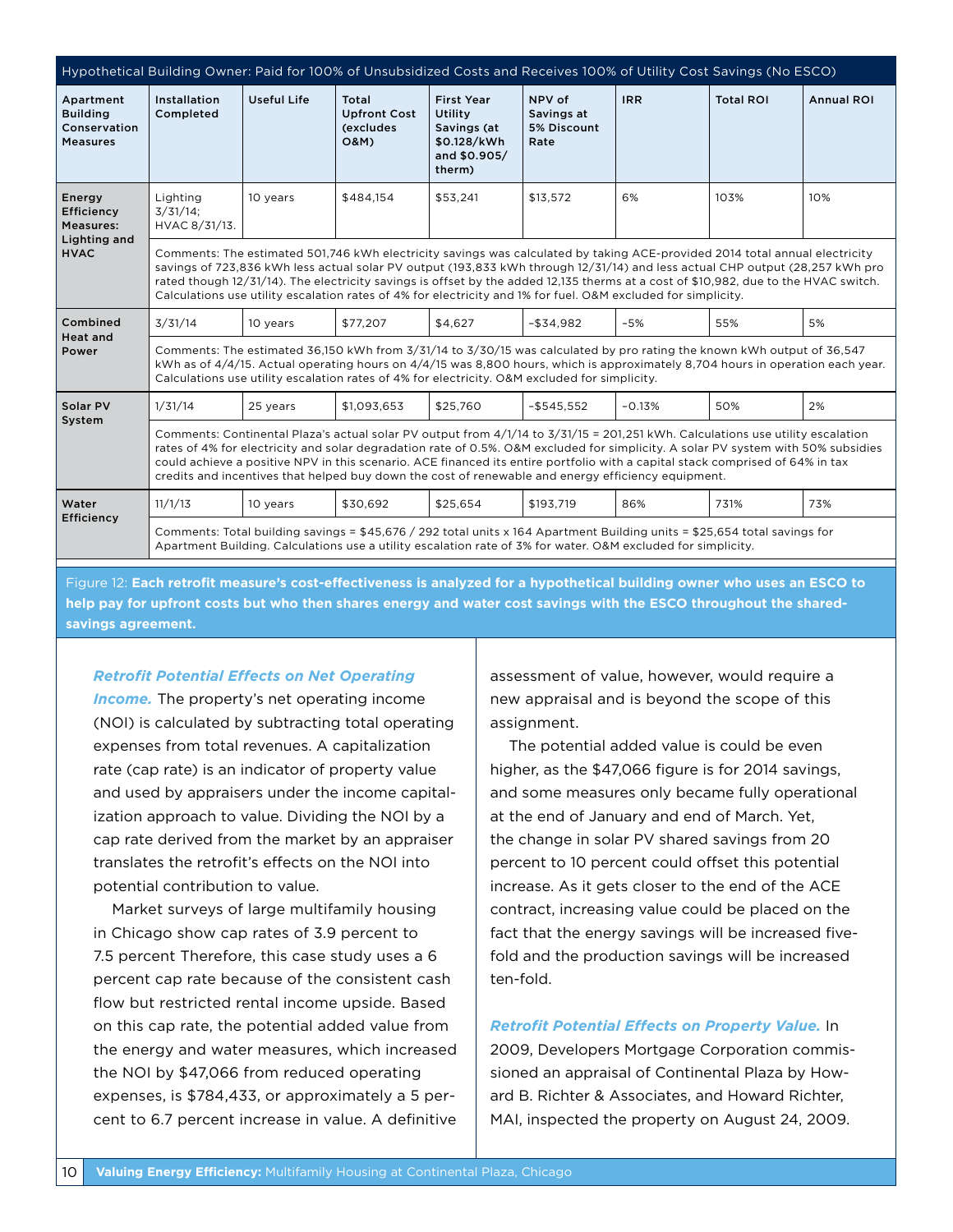The report determined the market value of the property, which includes the apartment building and the nine sections of townhouses, to be \$11,750,000.18 The appraisal report cited a cost approach value of \$12,700,000, a sales comparison approach value of \$11,650,000, and an income capitalization approach value of \$11,800,000. The report concluded that the income approach deserved the most weight in reconciliation.

 The market today for this property is notably stronger than the market in which the 2009 appraisal was performed. Furthermore, an understandable shortcoming of the 2009 appraisal is that it used older sales because market activity had halted during this time. Nonetheless, the market today for large, income-producing properties is stronger than it was in 2009 and general feedback indicates that the value of the building is greater today than in 2009, even if no improvements were made to the building. The building has almost certainly increased in value because of the general economic improvement as well as further improvement due to increase in NOI. Such results would come from a new appraisal but that is beyond the scope of this assignment.

*Equipment Ownership at Year 11.* The solar PV system has a life expectancy of 25 years, while the inverters have a conservative life expectancy of 15 years. The CHP engine life is conservatively estimated at 40,000 hours, but CHP systems routinely last for much longer in operation.19 In the first 12 months of operation, the CHP system ran for over 8,700 hours, which is about 5 years of the conservative estimate. Maintenance and operation costs for these systems are borne by ACE during

the term of its agreement but must be taken into account by the Building Owner when it takes over the equipment.

# **Additional Considerations for Affordable Multifamily Housing and Property Value**

*Rating Systems and Energy Benchmarking Laws.* Rating systems can help market participants, including appraisers, identify green features. Continental Plaza has not yet pursued green certification. Under the new (2014) Chicago benchmarking law, Continental Plaza will have to benchmark, verify, and report its 2015 energy and water data using ENERGY STAR Portfolio Manager. Now that there is an ENERGY STAR Score for Multifamily Housing, Continental Plaza will be able to show how it performs compared to its multifamily peers and possibly meet the threshold level for ENERGY STAR Certification. Chicago will publish all large buildings' scores, allowing tenants and the market to compare for the first time the energy performance of Continental Plaza and its peers.

*Utility Risks.* Continental Plaza has reduced risk from energy price fluctuation by locking in a 10-year energy contract with ACE that uses a predetermined, discounted rate to charge them for both energy savings and renewable energy. Thus, the cost of the 10-year contract is predictable and consistent, which is very important for a multifamily building owner with relatively fixed sources of income.

*Government Subsidy Compliance.* Continental Plaza is a subsidized property that the Building Owner must keep in a state of good repair as a condition to receiving HUD subsidies. Properties that fail inspection are subject to HUD enforcement and could result in subsidy abatements or Housing Assistance Payment (HAP) contract termination. Since Continental Plaza receives 77 percent of its rental income from HAP, maintaining

<sup>18</sup> The appraisal is subject to the "extraordinary condition that the current HUD Section 8 HAP contract is abrogated and the property has already achieved stabilized occupancy at its economic rent."

<sup>19</sup> "Residential & Light Commercial Applications of MicroCHP," last accessed April 12, 2015, [http://www.nist.gov/el/upload/5-2-](http://www.nist.gov/el/upload/5-2-Cocking-Ecopower.pdf) [Cocking-Ecopower.pdf](http://www.nist.gov/el/upload/5-2-Cocking-Ecopower.pdf).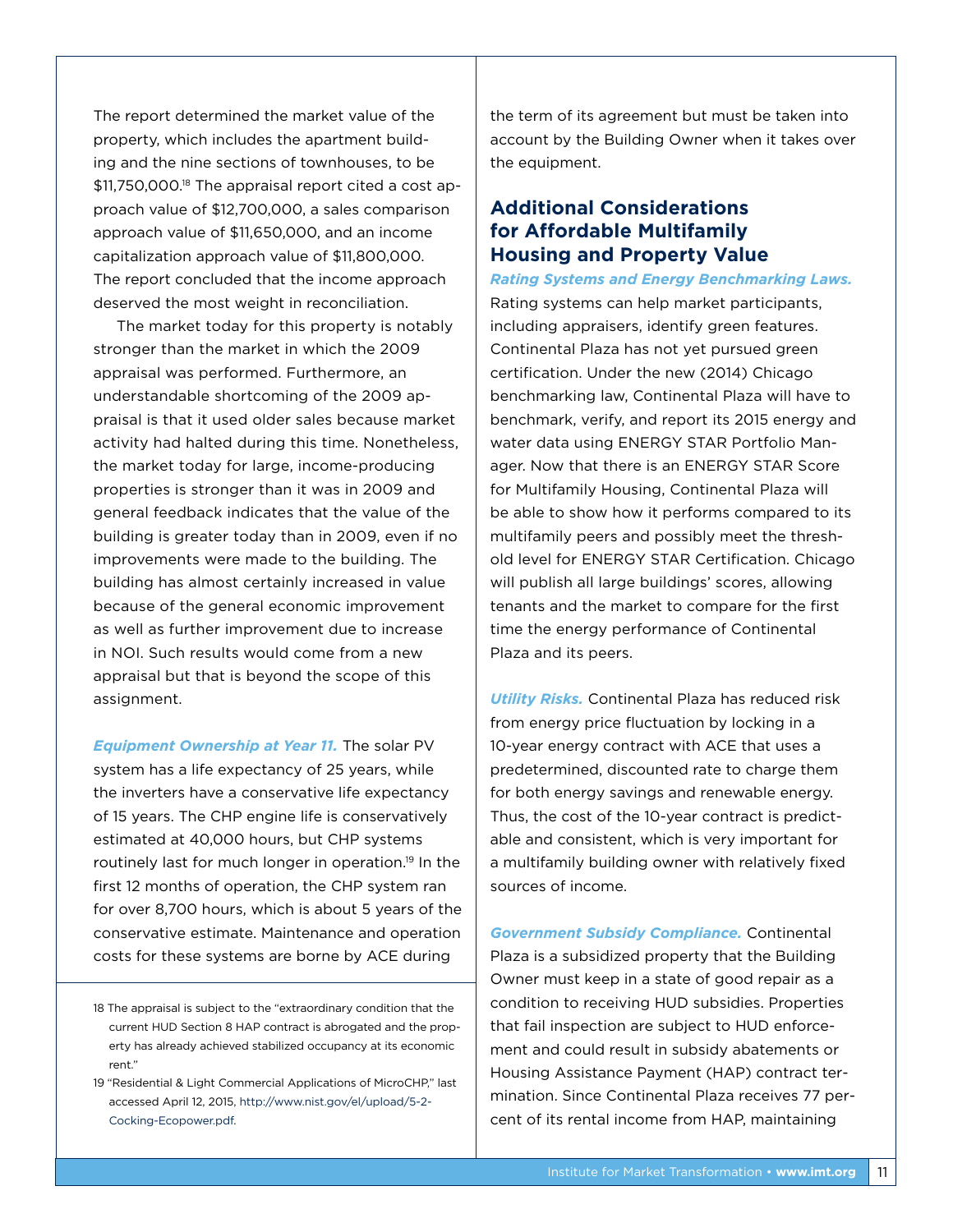a passing score is critical for the Building Owner. In 2013, Continental Plaza scored well above the minimum requirement.

HUD conducts physical inspections of properties that it subsidizes and deducts points for things such as broken lighting and exit signs, broken HVAC systems, as well as damaged and leaking plumbing fixtures—all of which the retrofit project helped address. For example, the building's Maintenance Supervisor Helpisis Genao said, "the lighting upgrades make our lives a little easier, because before we would have to replace lights every week. In the last year and a half, I've only had to change one light bulb and it was because a tenant broke it." This is especially useful for the parking lot fixtures; since the lamps are too tall for the maintenance staff to reach, Continental Plaza has to hire an outside contractor to replace fixtures at an added expense of around \$2,000 to \$3,000 annually.

In addition, residents are getting the benefit of better lighting quality and a heightened sense of security from consistently well-lit corridors, stairwells, and outdoor areas. The retrofit improvements will likely help the Building Owner maintain passing scores, especially since the Building Owner, ACE, and eConserve have a monetary incentive

## **Key Results**

- Retrofit measures resulted in over \$784,000 in potential added value, approximately a 5 percent to 6.7 percent increase.
- **Under the shared-savings model, Continental** Plaza reduced its 2014 utility costs by over \$47,000, which is a 23 percent energy bill reduction and nearly a 5 percent water bill reduction.
- A typical building owner who receives all of the energy and water cost savings could have seen its 2014 utilities reduced by as much as \$109,282.

to ensure that the energy and water conservation measures are working properly.

*Potential Effects on Rents and Utility Allowances.* The Building Owner's goal was not to increase rents, nor could they because of the rent restrictions. As of February 2015, HUD contract rent for the one-bedroom apartments was \$723, with a utility allowance of \$91.20 The contract rents include the amount that the tenant pays, capped at a percentage of their income, plus the subsidy paid on behalf of the tenant. Where tenants pay utility bills directly, a utility allowance is used. In the apartment building, tenants pay for electricity so a utility allowance of \$91 is factored into the maximum the tenants pay each month.<sup>21</sup>

In Continental Plaza's case, utility savings that would adjust the utility allowance would likely benefit the housing authority providing the subsidy, and not the building owner.22 But, conventional multifamily building owners, and even certain LIHTC properties, could improve their rent structures by making similar efficiency upgrades.

# **Conclusion**

Multifamily affordable housing owners can enter into shared energy performance contracts that can reduce operating expenses, offer discounted and predictable energy costs, transmit real-time reporting of energy consumption to allow for timely troubleshooting, and increase property value due

<sup>20&</sup>quot;Multifamily Portfolio Datasets, Contract with Rent Amt and Utility Allowance Amt," U.S. HUD, last accessed April 12, 2015.

<sup>21</sup> "Picture of Subsidized Households for 2013," U.S. HUD, last accessed April 12, 2015, [http://www.huduser.org/portal/datasets/](http://www.huduser.org/portal/datasets/picture/yearlydata.html#data-display-tab) [picture/yearlydata.html#data-display-tab.](http://www.huduser.org/portal/datasets/picture/yearlydata.html#data-display-tab)

<sup>22&</sup>quot;When UA is decreased, tenant rent contributions increase and property cash flow may increase subject to programmatic conditions. But, for some HUD programs, tenant rent increases might reduce the amount of federal rent subsidy, and thereby Gross Rent Levels, leaving cash flow unchanged, unless HUD agrees to share savings." "Covering the Gap: Utility Allowances and Innovative Strategies to Pursue Energy Efficiency Retrofits," California Housing Partnership, HUD, and National Housing Law Project, last accessed April 12, 2015, [https://www.housingonline.](https://www.housingonline.com/library/?method=get&id=116&download=true) [com/library/?method=get&id=116&download=true.](https://www.housingonline.com/library/?method=get&id=116&download=true)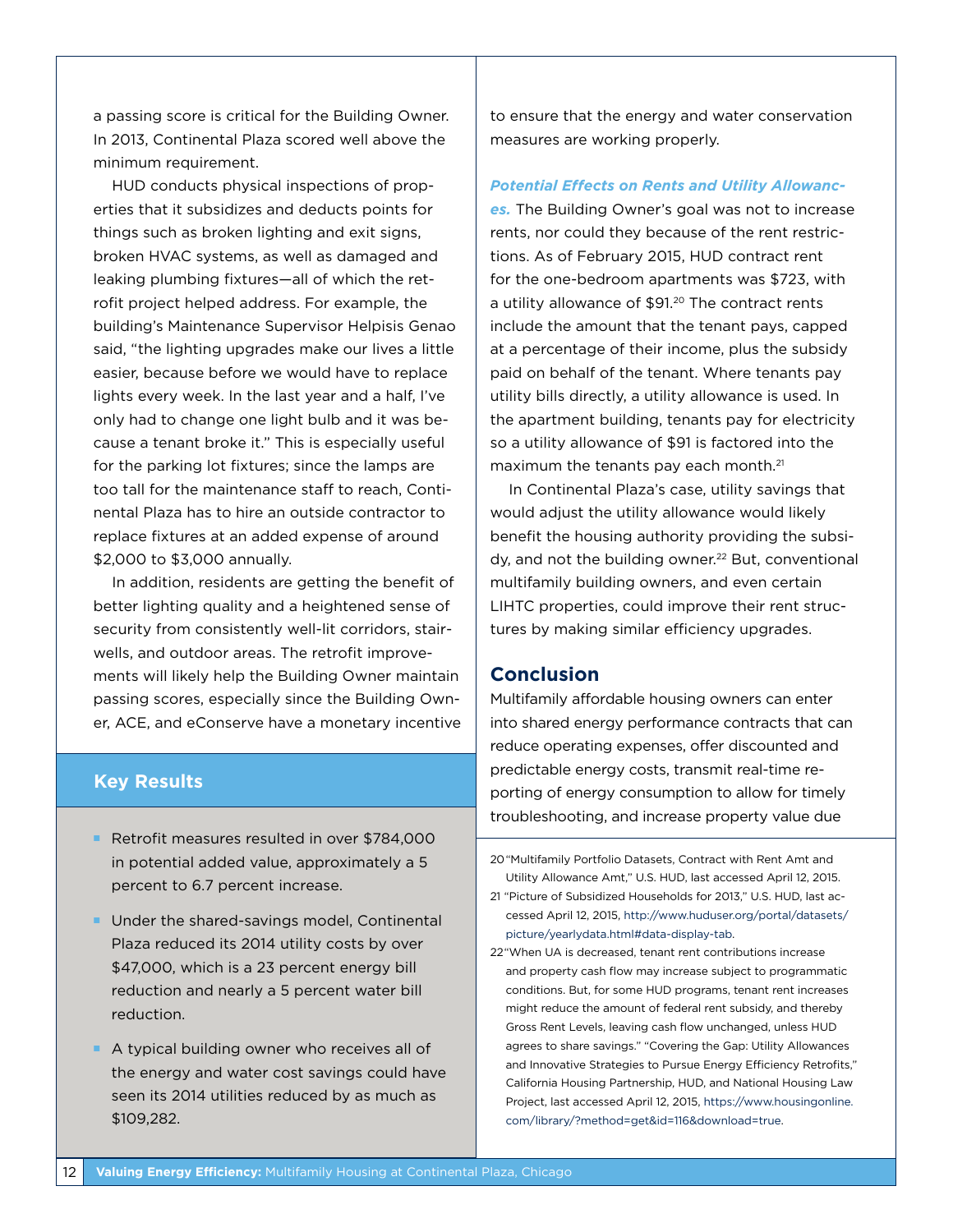to increased NOI. ACE has used the HHDC portfolio as a laboratory to validate its ESCO model and is now in position to support affordable housing while maintaining a financially sustainable business. Encouraged by the results of Phase I, ACE and HHDC are now proceeding with similar measures on an additional round of HHDC properties and beginning to offer ACE's services to other owners. In addition, private multifamily building owners can apply the results that HHDC experienced to undertake their own energy efficiency, renewable energy, and water conservation improvements.

# **Appendix A. Results**

See the graphs at right.

# **Appendix B. ACE Financing for Phase I**

ACE's philosophy to retrofits is to do all of the energy efficiency and renewable energy improvements that are technically and financially feasible. ACE focuses on the financial returns for the portfolio of properties in each project as a whole, not on the returns for individual properties. However, as ACE performs work for third parties, it will probably have to pay more attention to the degree to which one property might be subsidizing another. On the portfolio-basis, ACE has massaged the scope and the costs so that its cash flow provides adequate debt service coverage (hopefully of 1.20), with the main lever that ACE has to adjust the returns being the amount of solar panels installed.

ACE funded the Continental Plaza retrofit project using Solar Investment Tax Credits, New Market Tax Credits, a HUD Energy Innovation Fund grant, state and utility incentives, property reserves, deferred developer fees, other equity and in-kind funding, and a bank loan.23 This kind

23Affordable Community Energy, "Financial Partnerships to Advance Energy Efficiency," presented at DOE Better Buildings Summit, May 2014, [http://www1.eere.energy.gov/buildings/](http://www1.eere.energy.gov/buildings/betterbuildings/summit/documents/presentations/multifamily/financial-partnerships-to-advance-energy-efficiency.pdf) [betterbuildings/summit/documents/presentations/multifamily/](http://www1.eere.energy.gov/buildings/betterbuildings/summit/documents/presentations/multifamily/financial-partnerships-to-advance-energy-efficiency.pdf) [financial-partnerships-to-advance-energy-efficiency.pdf](http://www1.eere.energy.gov/buildings/betterbuildings/summit/documents/presentations/multifamily/financial-partnerships-to-advance-energy-efficiency.pdf).





Figures 13 and 14: **Business as usual energy and actual energy are displayed.**



#### **Pre- and Post-retrofit Water Usage for Continental Plaza**

Figure 15: **The building reduced its water consumption by 41 percent in the first year.24**

24Water use for the apartment building is estimated based on overall savings for Continental Plaza and determining a per-unit ratio.